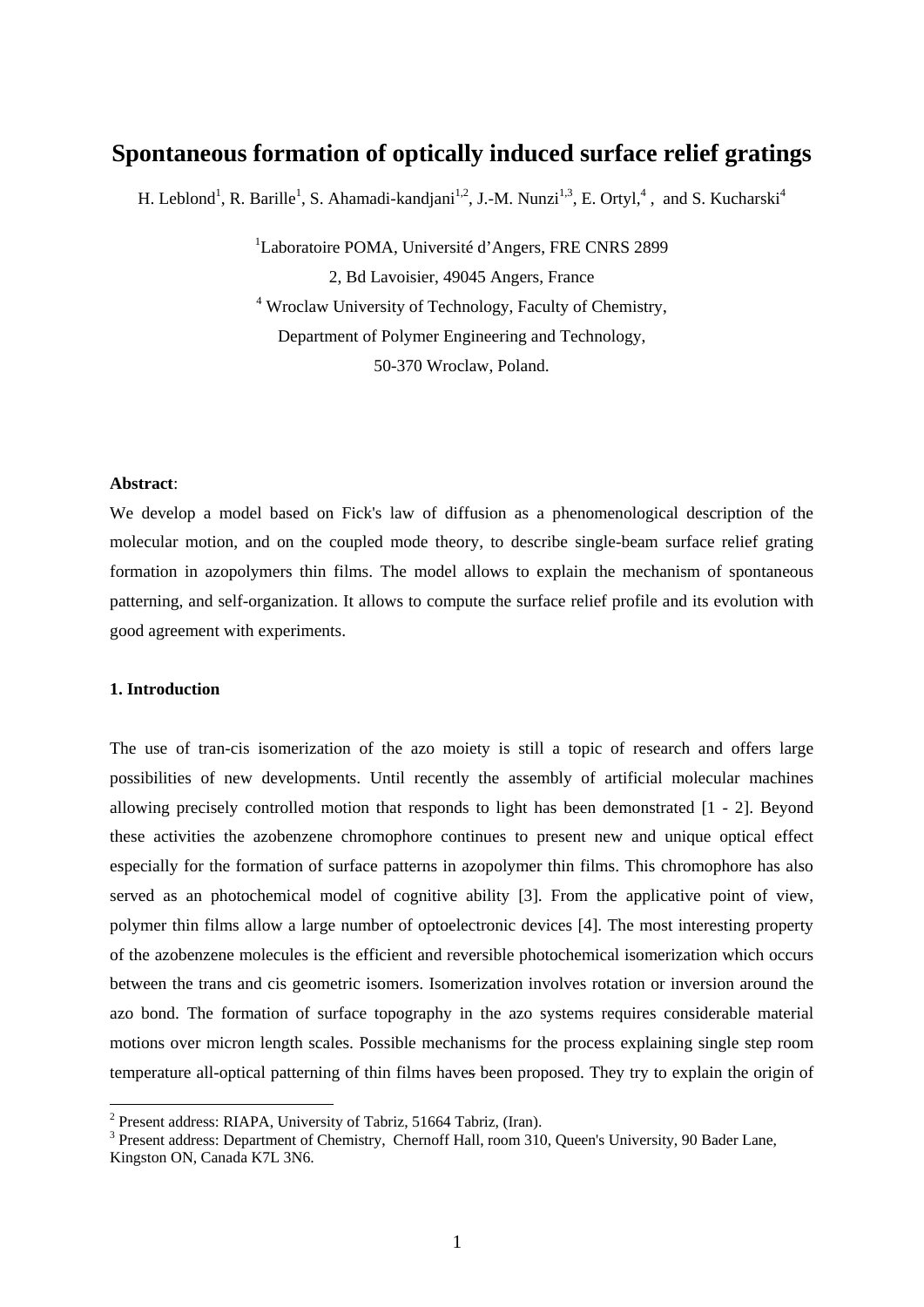the driving force responsible for Surface Relief Grating (SRG) inscription. Beyond them we note diffuse mechanisms [5], pressure gradients, etc… More recently a random walk model has been proposed [6], it was introduced previously by basic principles for an engine transforming energy into directed translational or rotational motion at the nanoscale [7]. All these interpretations induced much controversy and none of the proposed mechanisms appears to provide a suitable explanation for all observations, especially in the case of multistate polarization addressing using a single beam in an azopolymer film.

A SRG can indeed form in the film through illumination by a single beam. Since in this case no interference pattern is applied, some self-organization mechanism is involved. The aim of this paper is to explain this mechanism. The detail of the microscopic mechanism responsible for the molecular motion of the azopolymer is very complicated but influences only slightly the self-organization process. Hence, we will describe it by means of a phenomenological model, whose simplicity would permit the treatment of the quite complicated nonlinear optical interactions involved by the selforganization process. This model is based on Fick's law of diffusion that scales with light intensity. Further, light is trapped in the sample and couples into counterpropagating guided modes, which interact with the azopolymer. Using this approach, we can explain the self-patterning of the azopolymer film lightened with a single beam, and fit our measurements.

#### **2. The model**

#### **2.1. The diffusion equation**

Ficks's law of diffusion reads as

$$
\Phi = -K S \nabla c \,, \tag{1}
$$

where  $\Phi$  is the particle flow, *c* the concentration, *S* the diffusing surface,  $\nabla$  the gradient operator and  $K$  some constant. Here the concentration is that of moving molecules, which are the cis-isomers of the azo-dye. It is proportional to both the quantity *ρ* of azo-dyes by surface unit of the film, and the light intensity *I* . We have thus

$$
c = qI\rho \tag{2}
$$

where *q* is some constant. It is well-known that the diffusion is anisotropic, and depends on the polarization direction. An anisotropic version of (1) is

$$
\Phi = -KSA\nabla c \tag{3}
$$

where  $\Lambda$  is some tensor depending on the polarization direction of the light. For sake of simplicity and according to the experiment, we assume that the light is linearly polarized along the direction  $x$ , and that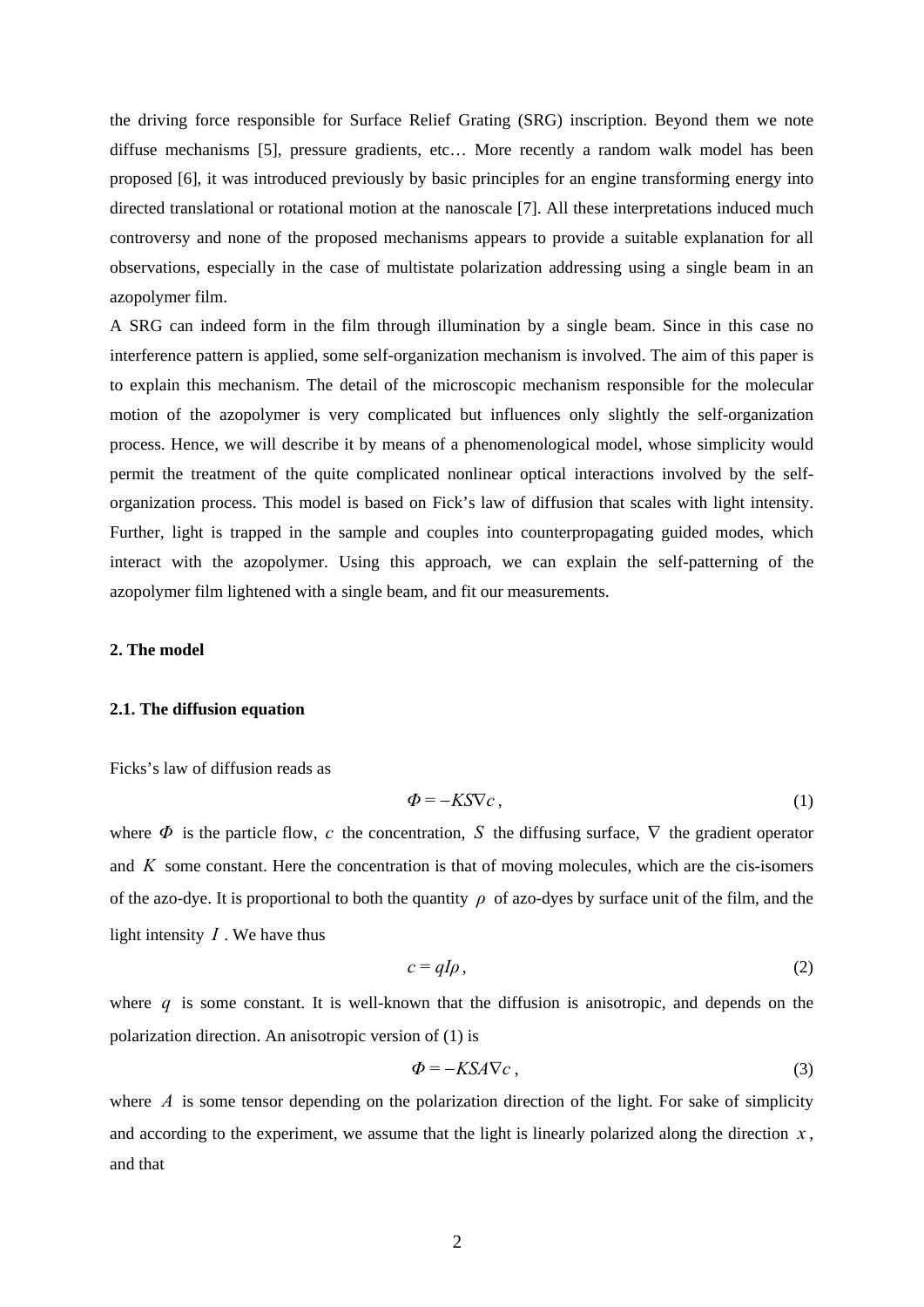$$
A = \begin{pmatrix} A_{xx} & 0 & 0 \\ 0 & 0 & 0 \\ 0 & 0 & 0 \end{pmatrix}
$$
 (4)

is a projector onto this direction of the incident light, to give account for diffusion in the polarization direction only. In this case, the flow  $\Phi$  has only one component along *x*, which is

$$
\Phi = -\alpha \frac{\partial (I\rho)}{\partial x},\tag{5}
$$

where we have set  $\alpha = KqA_rS$ . The model becomes thus one-dimensional, x being the direction in the film plane along which the intensity varies. We will disregard below the variations of the diffusion surface *S* , although the film thickness is not uniform.

The conservation of matter expresses as

$$
\frac{\partial \rho}{\partial t} + \nabla \cdot \phi = 0, \qquad (6)
$$

which reduces in  $(1+1)$  dimensions, using (4), to

$$
\frac{\partial \rho}{\partial t} = \alpha \frac{\partial^2 (I \rho)}{\partial x^2} \tag{7}
$$

#### **1.2. The model accounts for surface relief grating formation**

Before we proceed to the analysis of self-patterning, let us show that the phenomenological model yielded by Eq. (7) is able to describe SRG formation when a definite interference pattern is applied. We assume a periodical light intensity  $I = I_0 \cos^2 kx$ , and look for stationary solutions of Eq. (7). Then *I* $\rho$  must be some constant  $b$ , thus

$$
\rho = \frac{b}{I_0 \cos^2 kx} \tag{8}
$$

Since the film thickness is proportional to  $\rho$ , equation (8) describes a SRG. The thickness is maximal in the dark, as in experiments. Obviously this phenomenological model is very simplified, and does not account for the complex microscopic dynamics of the grating formation. Also, the model does not contain any term which can limit the growth of the grating, therefore according to relation (8) the density *ρ* is infinite as  $x = (n+1/2)\pi/k$ . This can be avoided by adding a spontaneous diffusion flow

$$
\Phi_s = -K' S \nabla \rho \tag{9}
$$

to the model. In  $(1+1)$  dimensions, equation (7) becomes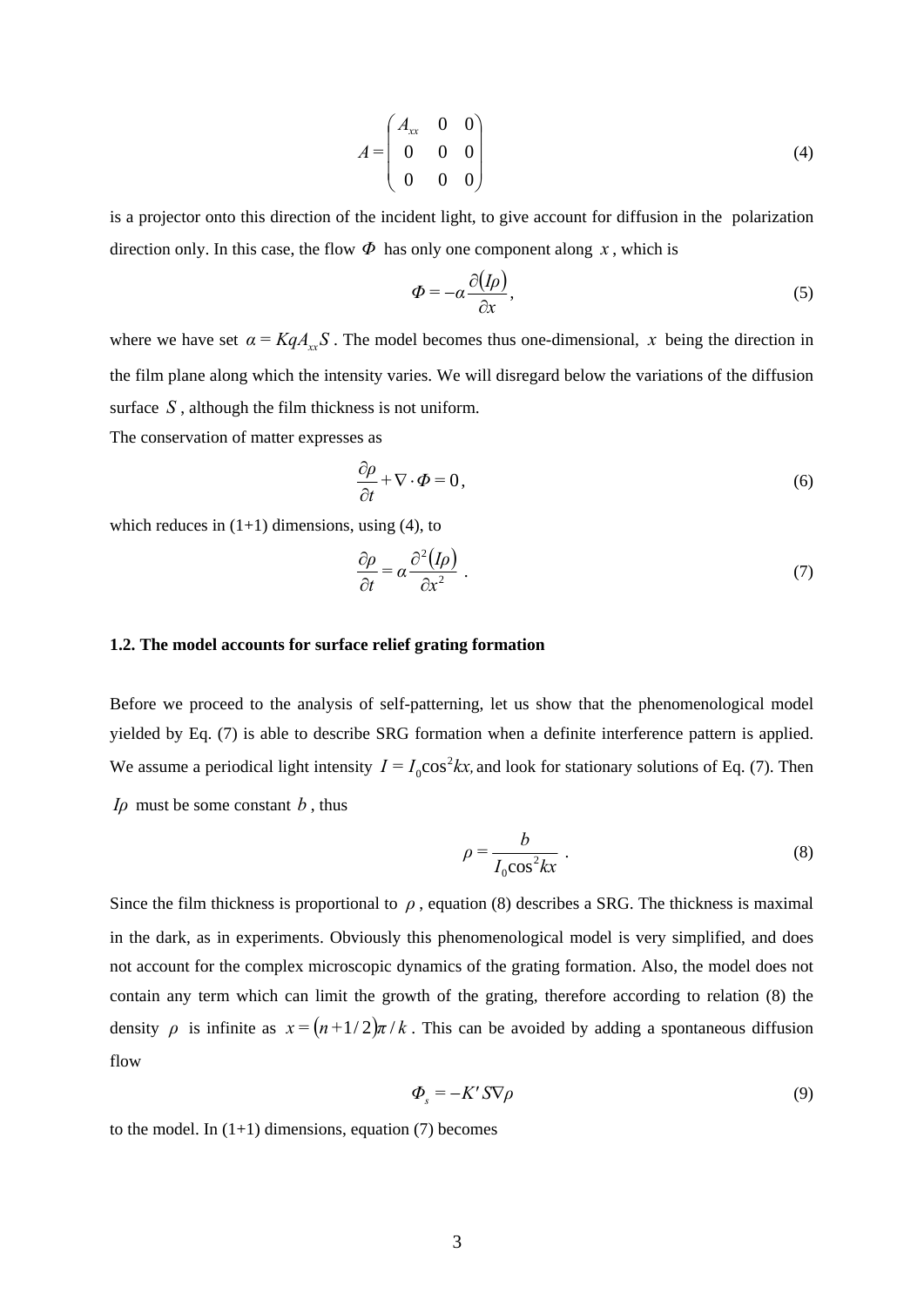$$
\frac{\partial \rho}{\partial t} = \alpha \frac{\partial^2 ((I + a)\rho)}{\partial x^2} \,, \tag{10}
$$

where we have set  $a = K' S / \alpha$ . This way Eq. (8) becomes

$$
\rho = \frac{b}{I_0 \cos^2 kx + a} \tag{11}
$$

and the divergence is suppressed. Notice that a spontaneous diffusion would lead to the instability of the grating when the light is off, which is not the case in experiments.

# **2.3. Equation for the coupled modes**

The refractive index of the film (1.48) is close to the one of the substrate (1.52), and lower. Light can be guided in the substrate, but also in the whole structure constituted by both the film and the substrate, the guiding conditions being much more easily satisfied in the latter case. Due to Rayleightype diffusion on impurities and surface defects, a tiny part of the incident light, normal to the plane of the sample, is coupled into it. Let us denote the electric field of the incident light (above the film) by

$$
E = T(x)e^{ik_yZ} \t{12}
$$

 $k_{v}$  being the wave vector of the incident light in vacuum, and the light coupled into the substrate and film, propagating in both directions, by

$$
R(x)e^{-ik_0x} \text{ and } S(x)e^{+ik_0x}.
$$
 (13)

(cf. Fig. 1). Notice that the active part of these waves is the part which propagates in the film and not in the substrate. At the beginning of the process, the amplitudes *R* and *S* are very small. They form some interference pattern, which starts to induce a SRG. Some component of this induced grating is adequately matched and produces a coupling between the two waves  $R(x)e^{-ik_0x}$  and  $S(x)e^{+ik_0x}$ . Then the amplitudes *R* and *S* grow, and the induced grating also does. This increases the coupling of the incident wave into the sample, and finally a standing wave with appreciable amplitude may form in it, inducing in the meanwhile a regular grating with appreciable amplitude. The analysis below is intended to prove that this process actually occurs. It is based on the coupled mode theory [8]. Inside the sample and within the effective index approximation, the wave equation is

$$
\Delta E + k^2 E = 0, \tag{14}
$$

where  $\Delta$  is the Laplacian operator, and k the propagation constant of the guided mode. We write the total electric field *E* inside the sample as

$$
E = T(x) + R(x)e^{-ik_0X} + S(x)e^{ik_0X},
$$
\n(15)

where  $R$ ,  $T$ , and  $S$  vary slowly with the variable  $x$  along the sample (Fig. 1) and  $T$  accounts for the incident pump beam, and *R* and *S* for the light propagating in both directions along the plane of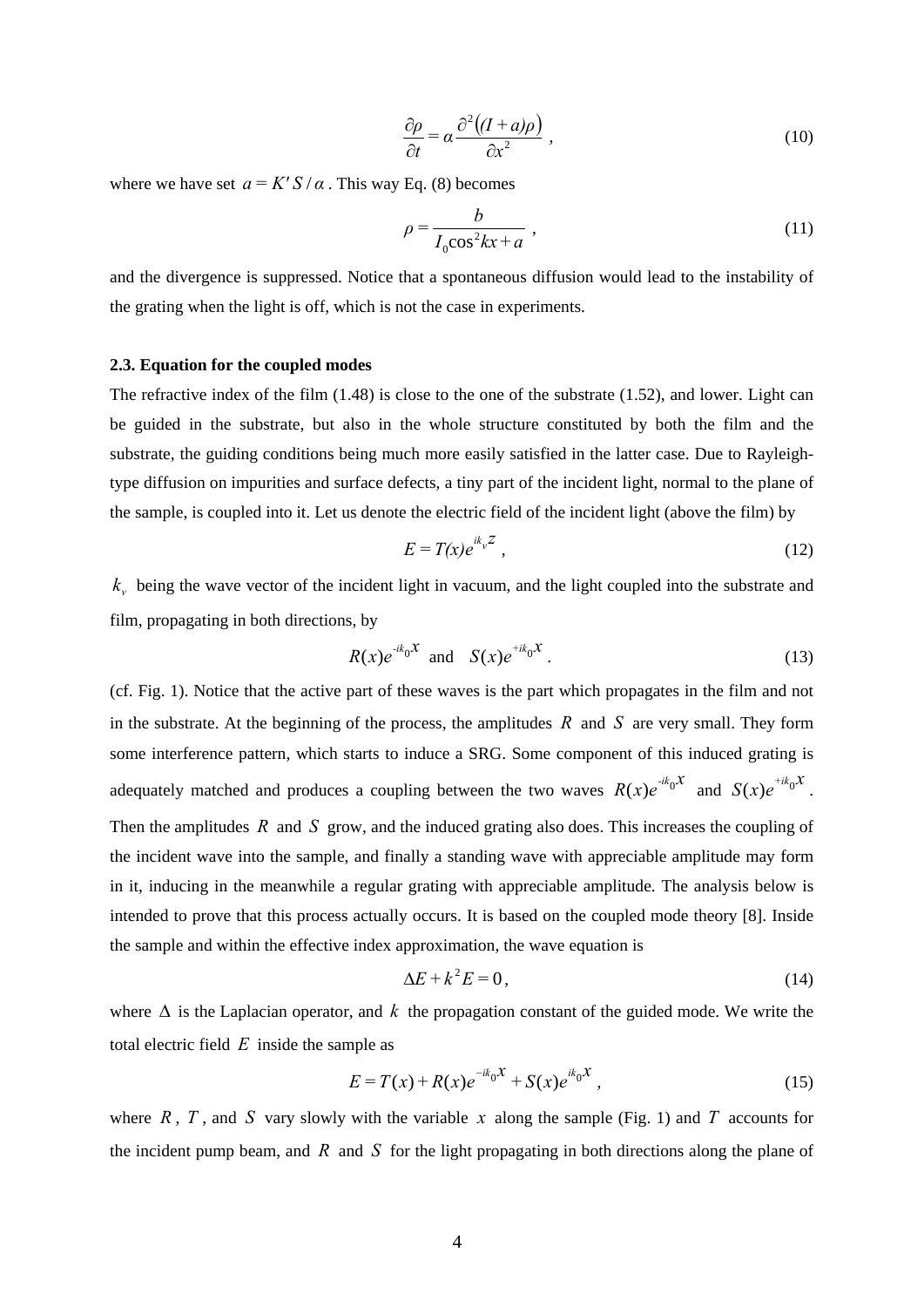the sample.  $k_0$  is a reference value for the propagation constant  $k$ . With respect to [8], we have added the fist term which accounts for the incident wave.



Figure 1: Schematic section of the sample, showing the different waves involved in the theoretical analysis.

The effective propagation constant *k* depends on the film thickness (thus on the surface density  $\rho$  of section II.A) trough the modal dispersion relation of the planar guide. Since the exact dependency  $k(\rho)$  is too complicated to be tractable, we admit that *k* can be linearized about the initial value  $\rho_0$ of the density *ρ* , as

$$
k(\rho_0 + \delta \rho) \approx k(\rho_0) + \frac{dk}{d\rho} (\rho_0) \delta \rho ,
$$
 (16)

thus

$$
k^2 = k_0^2 + \gamma \delta \rho \,, \tag{17}
$$

where  $k_0 = k(\rho_0)$  is the reference value of the propagation constant used in (15). Notice that, since the guiding layer is composed of both the substrate and the film, the variations of *k* remain small when the modulation depth of the grating reaches the entire film thickness. We report Eqs. (15) and (17) into (14), consider  $\delta \rho$  and the first-order derivatives as small quantities of the same order, and neglect the second order derivatives of  $R$ ,  $S$ , and  $T$ , to obtain

$$
-2ik_0\frac{\partial R}{\partial x}e^{-ik_0X} + 2ik_0\frac{\partial S}{\partial x}e^{ik_0X} + \gamma\delta\rho\Big(T + Re^{-ik_0X} + Se^{ik_0X}\Big) = 0.
$$
 (18)

Notice that the exact nature of the coupled modes is ignored, as in [8]. Further, since the guided waves propagate in both the film and substrate (which is obviously thick with respect to the wavelength), the number of modes is huge, and it is likely that several but not all of them are effectively involved in the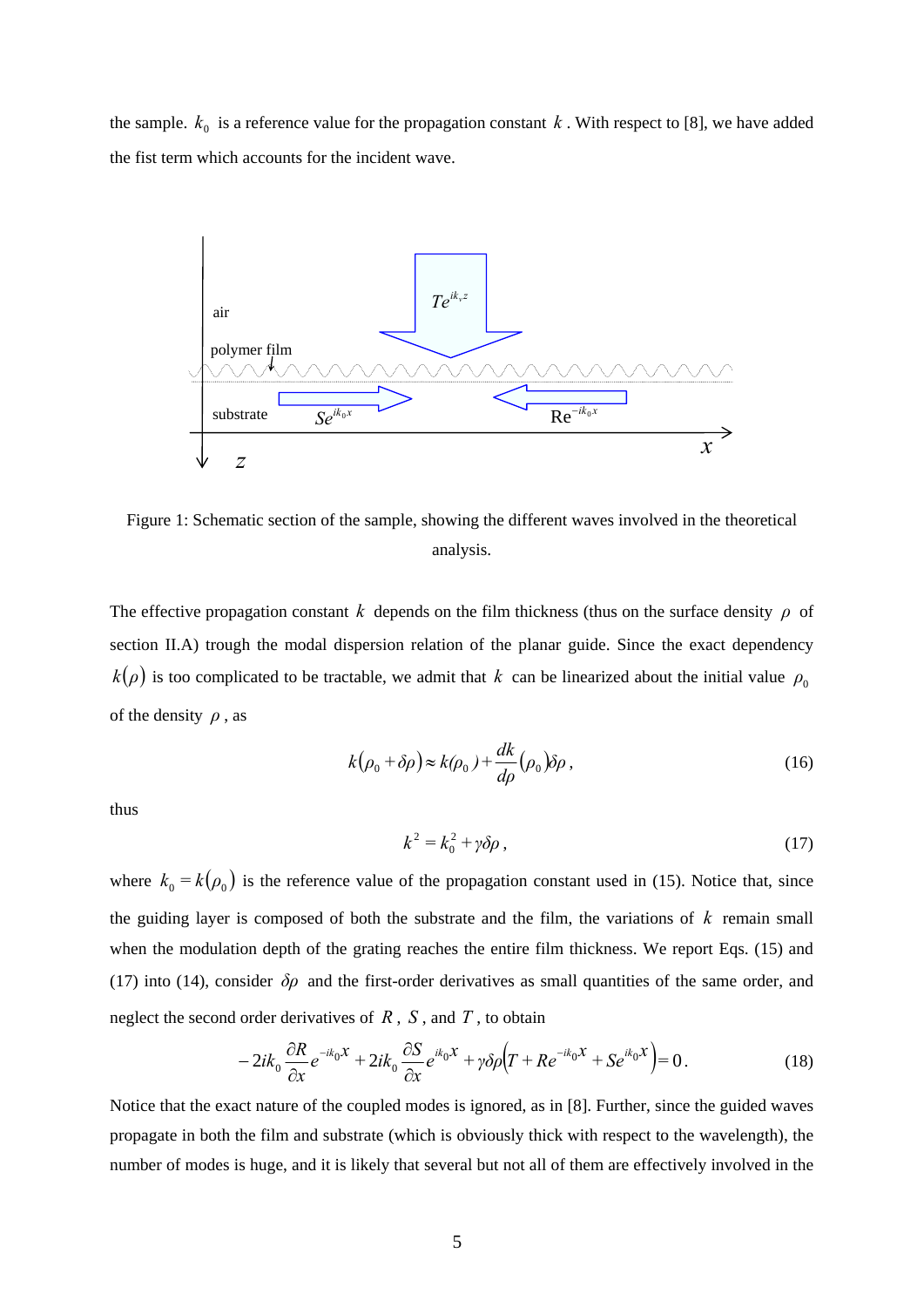process. We disregard this problem, and consider a single mode in each direction, for sake of simplicity. In an analogous way, due to Fresnel reflections at the interfaces, the incident beam forms a standing wave in the *z* direction, which has been replaced by *T* , independent of *z* .

# **3. Fourier analysis and spontaneous patterning**

The spontaneous arising of a pattern, related to the growth of counterpropagating waves (13) can be demonstrated from Eqs. (10) and (18) above, by means of a perturbative approach. This is the aim of the present section.

# **3.1. Fourier components of the model equation**

Let us first consider the intensity of the light propagating inside the sample, which is  $I = |E|^2$ , where *E* is given by equation (15). It is convenient to write  $I$  as

$$
I = \sum_{n=-2}^{2} I_n e^{ink_0 X},
$$
 (19)

with

$$
I_0 = |T|^2 + |R|^2 + |S|^2, \quad I_1 = I_{-1}^* = TR^* + T^*S, \quad I_2 = I_{-2}^* = R^*S.
$$
 (20)

The grating pitch  $\Lambda$  is expected to coincide with the spatial period of  $I$ , as in the case of a two-beam experiment. Hence, according to Eq. (19), we should have  $\Lambda = 2\pi / k_0$ . According to the form of the equation and to the expansion of *I*, we expand  $\delta \rho$  in a Fourier series of the propagation constant  $k_0$ , as

$$
\delta \rho = \frac{2k_0}{\gamma} \sum_{n=-\infty}^{+\infty} A_n e^{ink_0 X} \,. \tag{21}
$$

Substitution of (21) into equation (18) yields the following set of equations:

$$
(n=1) \t i\frac{\partial S}{\partial x} + A_1 T + A_2 R + A_0 S = 0, \t (22)
$$

$$
(n=-1) \t -i\frac{\partial R}{\partial x} + A_{-1}T + A_0R + A_{-2}S = 0, \t (23)
$$

$$
(n \neq \pm 1) \qquad A_n T + A_{n+1} R + A_{n-1} S = 0. \tag{24}
$$

Further, we report the Fourier expansions (19) and (21) into the diffusion equation (10), which yields

$$
\frac{\partial A_n}{\partial t} = \alpha \frac{\partial^2}{\partial x^2} \sum_{m+p=n} \left( I_m + a \delta_{m,0} \right) \left( A_p + \frac{\gamma}{2k_0} \rho_0 \delta_{p,0} \right)
$$
(25)

 $(\delta_{p,0}$  is the Kronecker symbol). Using (20), it reduces to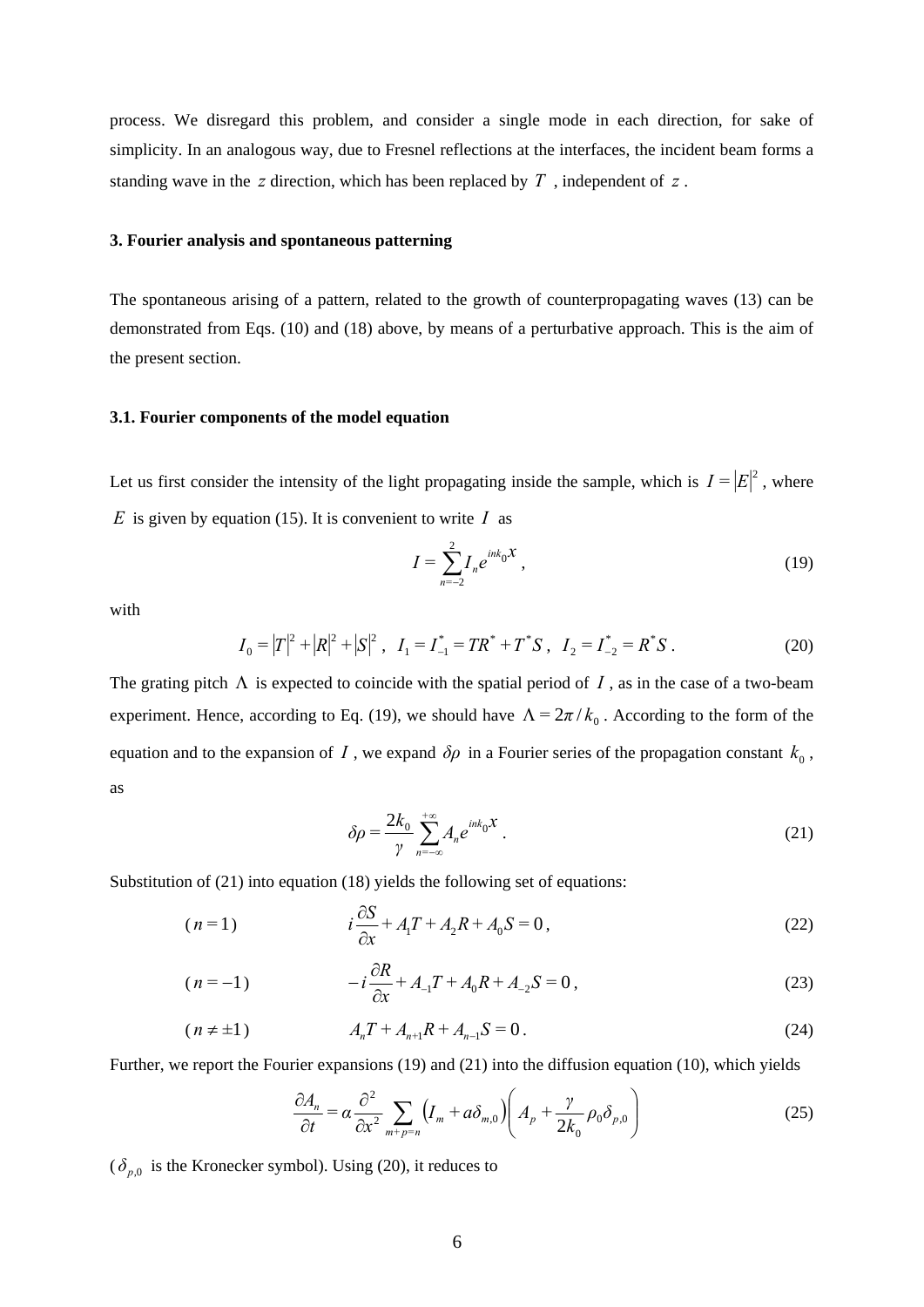$$
\frac{\partial A'_{n}}{\partial t} = \alpha \frac{\partial^{2}}{\partial x^{2}} \left[ \left( a + |T|^{2} + |R|^{2} + |S|^{2} \right) A'_{n} + \left( TR^{*} + T^{*}S \right) A'_{n-1} + R^{*} S A'_{n-2} + \left( T^{*} R + T S^{*} \right) A'_{n+1} + R S^{*} A'_{n+2} \right]
$$
\n(26)

where we have set

$$
A_n = A_n + \frac{\gamma}{2k_0} \rho_0 \delta_{n,0} \,. \tag{27}
$$

Eqs. (22-24,26) give the evolution of the Fourier modes  $A_n$  of the density  $\rho$  of azo-dye, which measures the film thickness in our approach.

#### **3.2. Instability of the flat state**

The above equations obviously admit the flat state solution  $R = S = 0$ ,  $\delta \rho = 0$ . In order to prove that a grating forms spontaneously, we will show that this state is unstable (by linear stability analysis). We assume a uniform lightning, *T* real given, and solve equations (22-24,26) in a perturbative way. At the beginning of the process,  $R$  and  $S$  are small. Therefore we introduce a small parameter  $\varepsilon$ , replace the unknowns *R* and *S* by *εR* and *εS* respectively, and expand the  $A_n$  in power series of *ε*, as  $A_n = A_n^0 + \varepsilon A_n^1 + \dots$  At order  $\varepsilon^0$ , all the  $A_n^0$  with  $n \neq 0$  are 0, and  $A_0^{'0} = \gamma \rho_0 / (2k_0) = b$  $y_0^{0} = \gamma \rho_0 / (2k_0) = b$  for shortening. At order  $\varepsilon^1$ , the only nonzero terms are  $A_1^1$  and  $A_{-1}^1 = A_1^{1*}$ 1  $A_{-1}^1 = A_1^{1*}$ , which satisfy

$$
\frac{\partial A_1^1}{\partial t} = \alpha \frac{\partial^2}{\partial x^2} \left[ \left( a + T^2 \right) A_1^1 + b \, T \left( R^* + S \right) \right]. \tag{28}
$$

The equations for *R* and *S* drawn from equations (22-23) are

$$
i\frac{\partial S}{\partial x} + A_1^1 T = 0, \qquad -i\frac{\partial R}{\partial x} + A_1^{1*} T = 0.
$$
 (29)

We introduce some function  $\varphi$  satisfying  $A_1^1 = \partial \varphi / \partial x$ , so that Eqs. (28) reduce to  $S = iT \varphi$ ,  $R = -iT\phi^*$ . The equation governing the evolution of  $\phi$  is then

$$
\frac{\partial \varphi}{\partial t} = \alpha \frac{\partial}{\partial x} \bigg[ \big( a + T^2 \big) \frac{\partial \varphi}{\partial x} + 2ibT^2 \varphi \bigg].
$$
\n(30)

We look for solutions of equation (30) of the form  $\varphi = ge^{\lambda t + i\kappa x}$ , and compute the growth rate

$$
\lambda = -\alpha \kappa \left[ \left( a + T^2 \right) \kappa + 2bT^2 \right]. \tag{31}
$$

Hence  $\lambda$  is positive for  $-2bT^2/(a+T^2) < \kappa < 0$ , which proves that the solution with  $R = S = 0$  is unstable. Therefore nonzero  $R$ ,  $S$ , and  $A<sub>1</sub><sup>1</sup>$  will arise spontaneously. This shows that the interaction between coupled waves and molecular motion is able to induce the spontaneous symmetry breaking required for the self-organization of the surface yielding the SRG.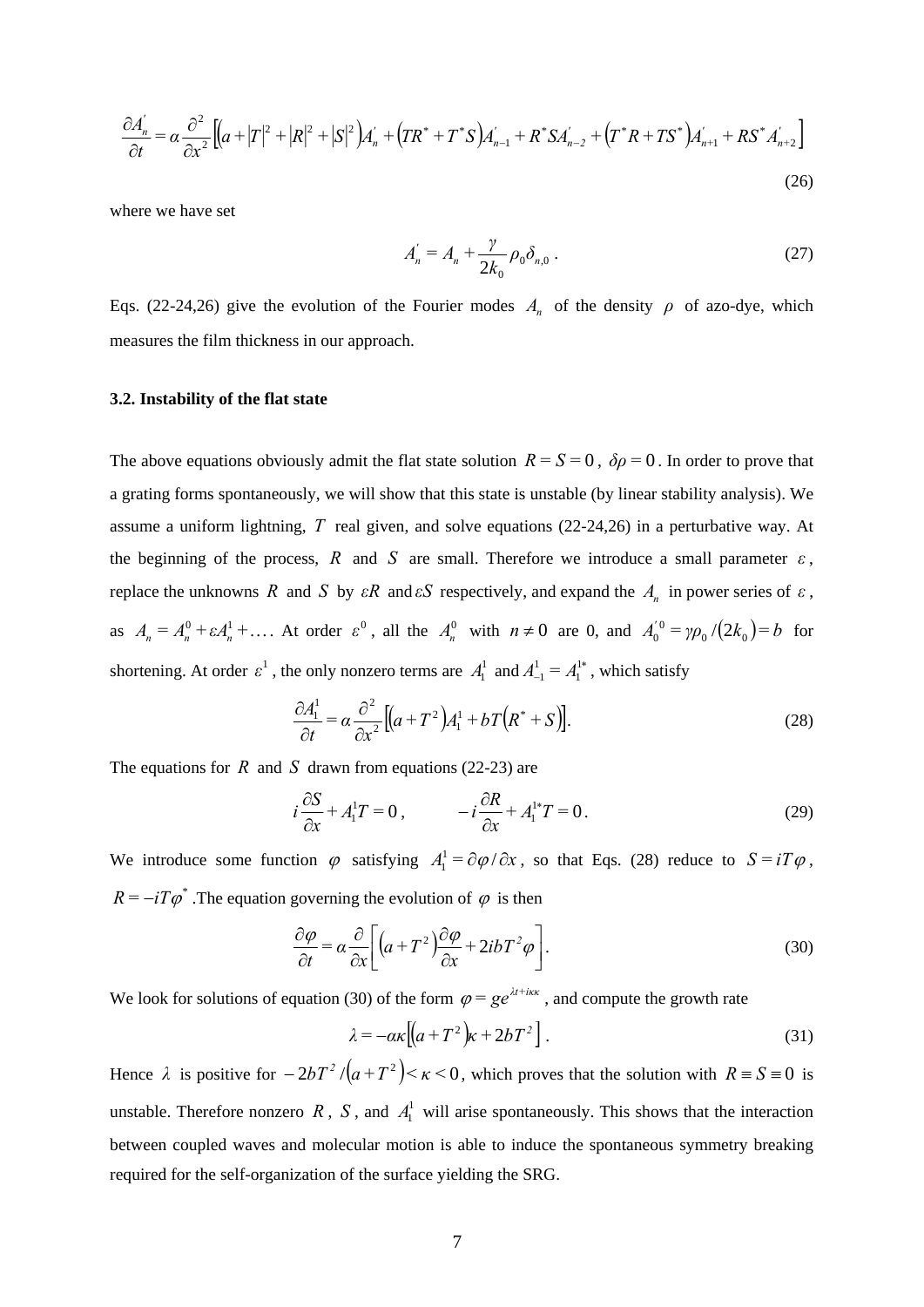# **4. Numerical study**

#### **4.1. Numerical procedure**

We solve numerically equations (10) and (14), in which  $k^2$  is given by (17). The incident light  $Te^{ik_0Z}$  is taken into account by adjoining to equation (14) the boundary condition  $E \xrightarrow[x \to \pm \infty]{} T$  (or alternatively by adding the constant  $T$  to the solution of  $(14)$  with the boundary condition  $E \rightarrow \infty$  *E*  $\rightarrow$  *E*  $\rightarrow$  *E*  $\rightarrow$  *E*  $\rightarrow$  *E*  $\rightarrow$  *E*  $\rightarrow$  *E*  $\rightarrow$  *E*  $\rightarrow$  *E*  $\rightarrow$  *E*  $\rightarrow$  *E*  $\rightarrow$  *E*  $\rightarrow$  *E*  $\rightarrow$  *E*  $\rightarrow$  *E*  $\rightarrow$  *E*  $\rightarrow$  *E*  $\rightarrow$  *E*  $\rightarrow$  *E*  $\rightarrow$  *E*  $\rightarrow$  *E*  $\rightarrow$  *E*  $\rightarrow$  *E*  $\rightarrow$  *E* derivatives being computed by three points finite differences. The wave equation (14) is discretized by means of three points finite differences. The resulting linear system is solved at each half time step using the Gauss algorithm.

In the simulation we control the incident intensity by adjusting the parameter *T*. The parameter  $\gamma$ which accounts for the variation rate of the wave vector with respect to the film thickness measured by the surface density  $\rho$  is also adjusted. The number of points in the *x* direction and the time step are adjusted to ensure the convergence of the numerical scheme.

#### **4.2. Evolution of the SRG**

The samples are polymer films made from a highly photoactive azobenzene derivative containing heterocyclic sulfonamide moieties:  $3-[{4-[E)-(4-{[(2,6-dimethylpyrimidin-4-y])}}$  amino] sulfonyl}phenyl) diazenyl]phenyl}-(methyl)amino]propyl 2-methylacrylate [9]. Thin films on glass substrates were prepared by spin-coating of the polymer from THF solutions with a concentration of 50 mg/ml. The thickness measured with a Dektak-6M Stylus Profiler was around 1μm. Absorbance at  $\lambda$  = 438 nm maximum is 1.9. The  $\lambda$  = 476.5 nm laser line of a continuous argon ion laser is used to excite the azo polymer absorption close to its absorption maximum. The absorbance at working wavelength is 1.6. The incoming light intensity is controlled by the power supply. The polarization direction of the laser beam is varied using a half-wave plate. The sample is set perpendicular to the incident laser beam. The size of the collimated laser beam impinging onto the polymer sample is controlled with a Kepler-type afocal system. The sample is irradiated with different polarizations using different laser beam intensities with a defect beam size of 4 mm diameter at  $1/e<sup>2</sup>$ .

In a preliminary experiment we carefully checked that laser irradiation leads to a topographic modification of the polymer surface resulting in a SRG. When the surface relief is formed, the impinging beam itself is diffracted in several diffraction orders. We show in Fig. 2 the recorded intensity of the first diffraction order as a function of time, for different laser beam intensities. The diffraction which occurs in both forward and backward directions is collected in the backward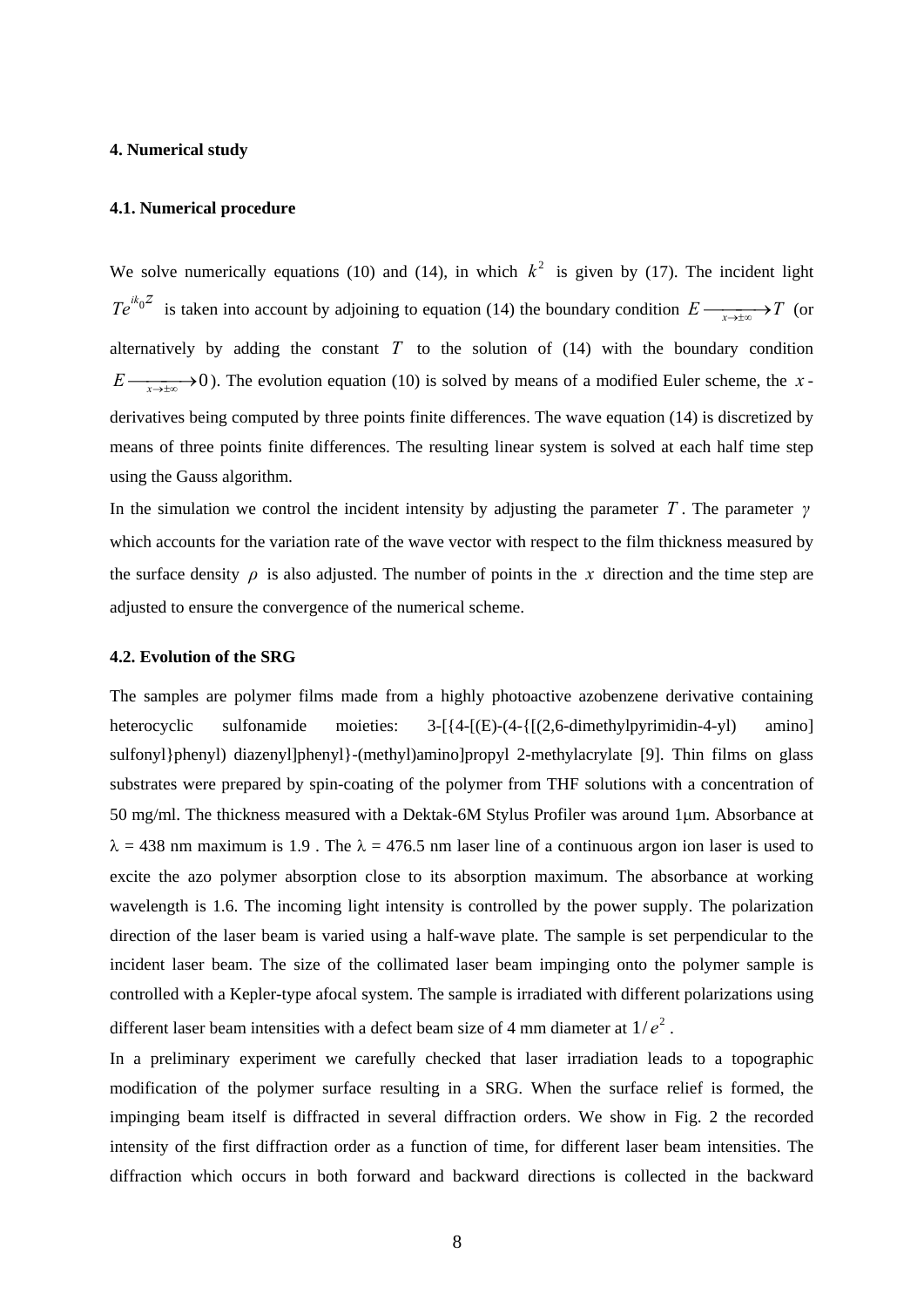direction by a  $f = 200$  mm focal-length lens and registered as a function of time by a photodiode. Above  $760 \text{ mW/cm}^2$  input beam intensity, the polymer film could be damaged and we did not exceed this limit. Within the Raman-Nath approximation, which is valid here, as shows the symmetry of the diffraction pattern, the diffracted intensity is proportional to the square of the amplitude of the SRG modulation [10], hence to the squared amplitude of the oscillations of  $\delta\rho$ , in our model. The quantity  $(\max_{x} \delta \rho)^2$ , with adequate normalization, is plotted vs time on Fig. 2. Numerical computation shows a very good agreement with experimental results. In the simulation we vary the parameter *T* to change the incident intensity. The first step has been to calibrate the intensity in the simulation with different experimental results. The self-organized SRG formation phenomenon exhibits a threshold depending on the power density. Simulations and experimental results show the same threshold value. We define a threshold time for the SRG formation by means of the second derivative threshold calculation method which locates the point of maximum rate of change of the curve. The threshold evolves linearly as a function of the input beam intensity and its slope is estimated at about 33 mW/cm<sup>2</sup>.mn<sup>-1</sup>. We checked that this threshold does not depend on polarization. Measurements using different beam sizes between 3 and 6 mm confirmed also that the threshold time is a function of power density only. We note that in our experiment the grating wave-vector is parallel to the linear polarization of the laser beam, in accordance with the theory.



Figure 2: Intensity of the first diffraction order measured as a function of time for different laser beam intensities and comparison with the simulation. The latter is the SRG squared amplitude  $(\max_x \delta \rho)^2$ computed numerically and adequately normalized.

Fig. 3 presents the complete measurement of the intensity diffraction from the threshold to the saturation level. The beam power required to create the SRG is 100 mW and the intensity used is 140 mW/cm<sup>2</sup>. In that case the experimental measurements fit the simulation and show a saturation in the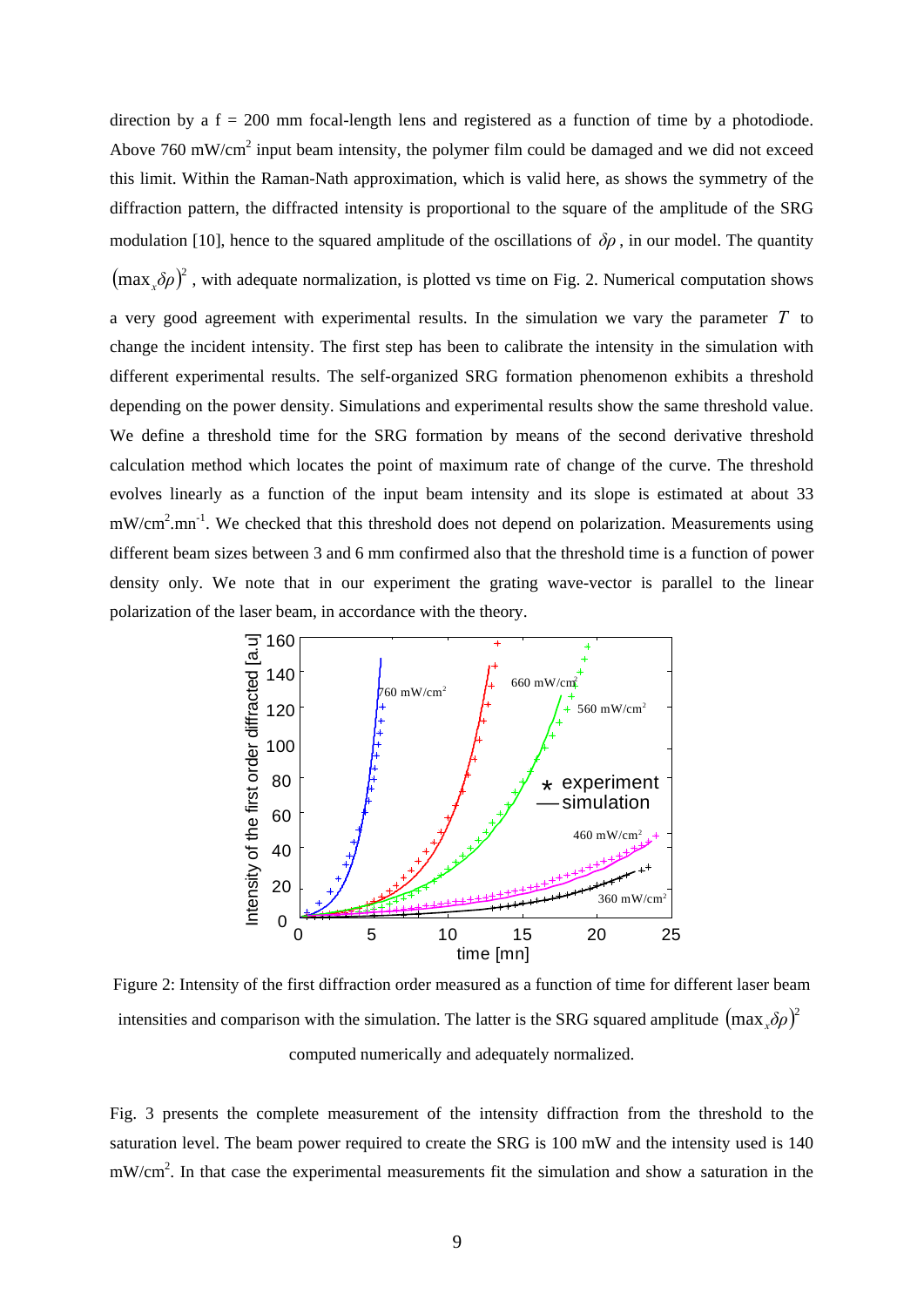diffraction intensity after one hour. The parameters for the simulations are the same as used previously for the same beam power (the simulation is the same as Fig. 2, but run longer).



Figure 3: Evolution of intensity of the first diffraction order measured as a function of time for a beam intensity of  $450 \text{ mW/cm}^2$ . The saturation level of the recorded grating is reached in 50 min. The theoretical curve is defined as in Fig. 2.

# **4.3. SRG profiles**



Figure 4: AFM image of a typical surface grating displaying a SRG amplitude of 50 nm The grating is made with an Argon laser with wavelength of 476 nm and with intensity of 450 mW/cm<sup>2</sup>. The material is the same as in [9].

Fig. 4 shows an AFM (atomic force microscopy) topographic images of a permanent structure induced with the input laser beam. The laser beam intensity was  $450 \text{ mW/cm}^2$ . The growth time for this grating was one hour. The SRG has a depth of 50 nm  $\pm$  5 nm. From this topographic measurement it is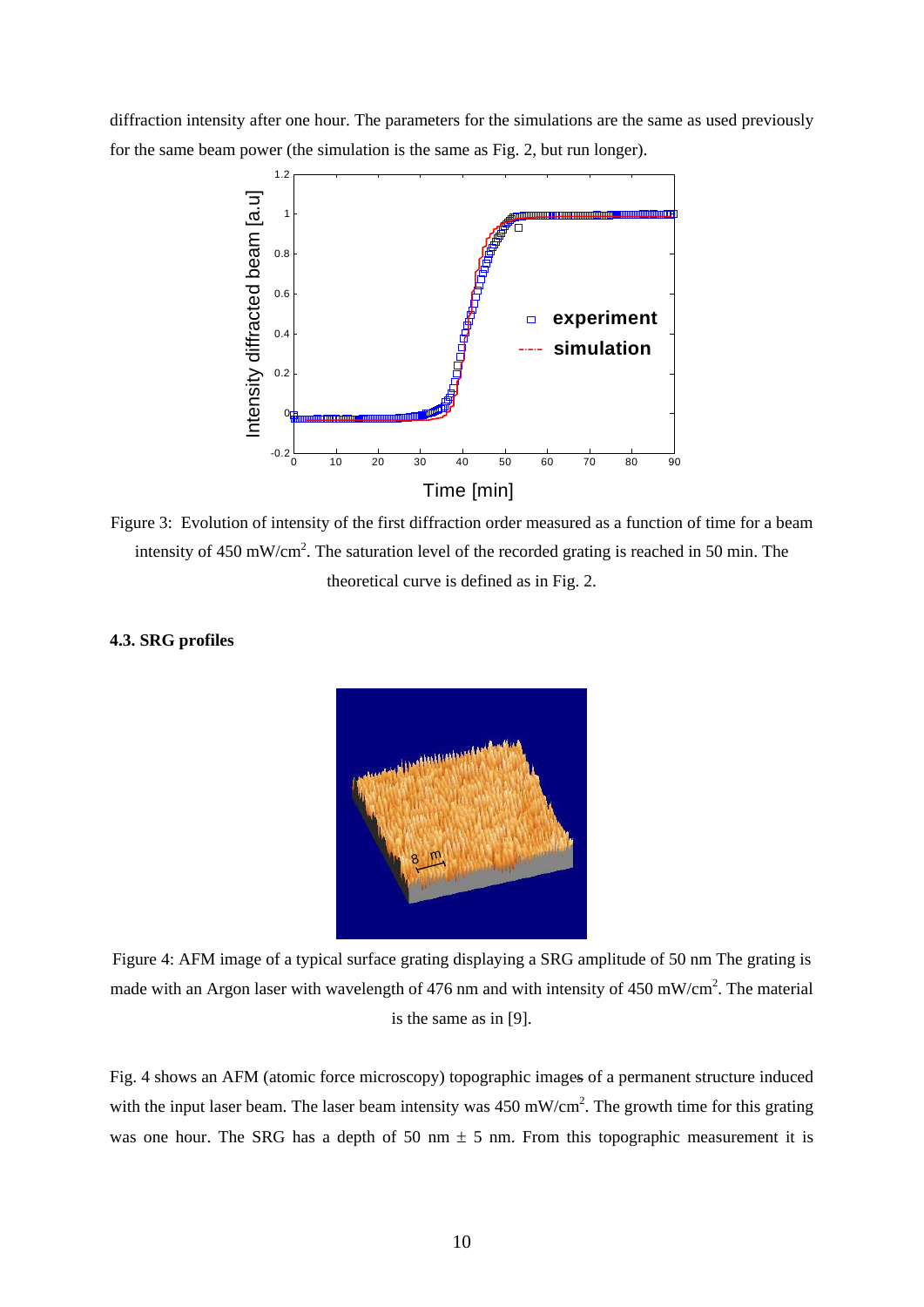possible to determine the surface profile. It is given in Fig. 5. From this figure the grating pitch is calculated and an average value is  $\Lambda = 800$  nm  $\pm 30$  nm.



Figure 5: Topographic surface profile obtained with an AFM for the SRG shown in Fig. 4. The grating pitch is calculated and its an average value is  $\Lambda = 800$  nm  $\pm 30$  nm.

In the simulation as in the experiment the SRG results from isomerization induced translation in which the molecules migrate almost parallel to the polarization direction. When the collimated laser beam with intensity  $I = T<sup>2</sup>$  impinges onto the sample, light is diffused inside the sample in all directions around any micro-roughness. The surface profile at the very beginning of the simulation is shown in Fig. 6a. This small roughness will couple a small amount of a light into the plane of the sample. The propagation of this light inside the sample is taken into account by Eq. (15). The roughness height increases with time *t* from its initial value up to saturation. Indeed, the process which initially diverges will finally saturate, when the depth of the SRG modulation attains the entire thickness of the film. Fig. 6b shows the same surface profile when the saturation value is reached. A perfect grating is obtained on the surface. The pitch obtained numerically is  $\Lambda = 2\pi / k_0$ , as expected from the analytic part of the theory. The value of the reference propagation constant  $k_0$  used in equation (17) in the simulation is adjusted to give the correct grating pitch. The effective index  $n_{\text{eff}} = k_v / k_0$  can then be estimated to  $n_{\text{eff}} \approx 1.68$ . It can be written as  $n_{\text{eff}} = n / \cos \theta$ , with  $n \approx 1.52$ the refractive index of the substrate and  $\theta$  the angle between the optical ray and the *x*-axis, within the geometrical optics approximation. We obtain  $\theta \approx 25^{\circ}$ , which can be compared to the limit angle for total reflection on the substrate-air interface, which corresponds to  $\theta \approx 49^\circ$ . This value confirms that the guided modes involved in the process propagate between the two external surfaces of the sample, in contact with air. The selection of the modes corresponding to this value of  $n_{\text{eff}}$ , in the middle of the waveguide spectrum, is not explained at the present state of the theory. The instability rate of the various modes, the intensity of their coupling with the incident waves, or the interferences between the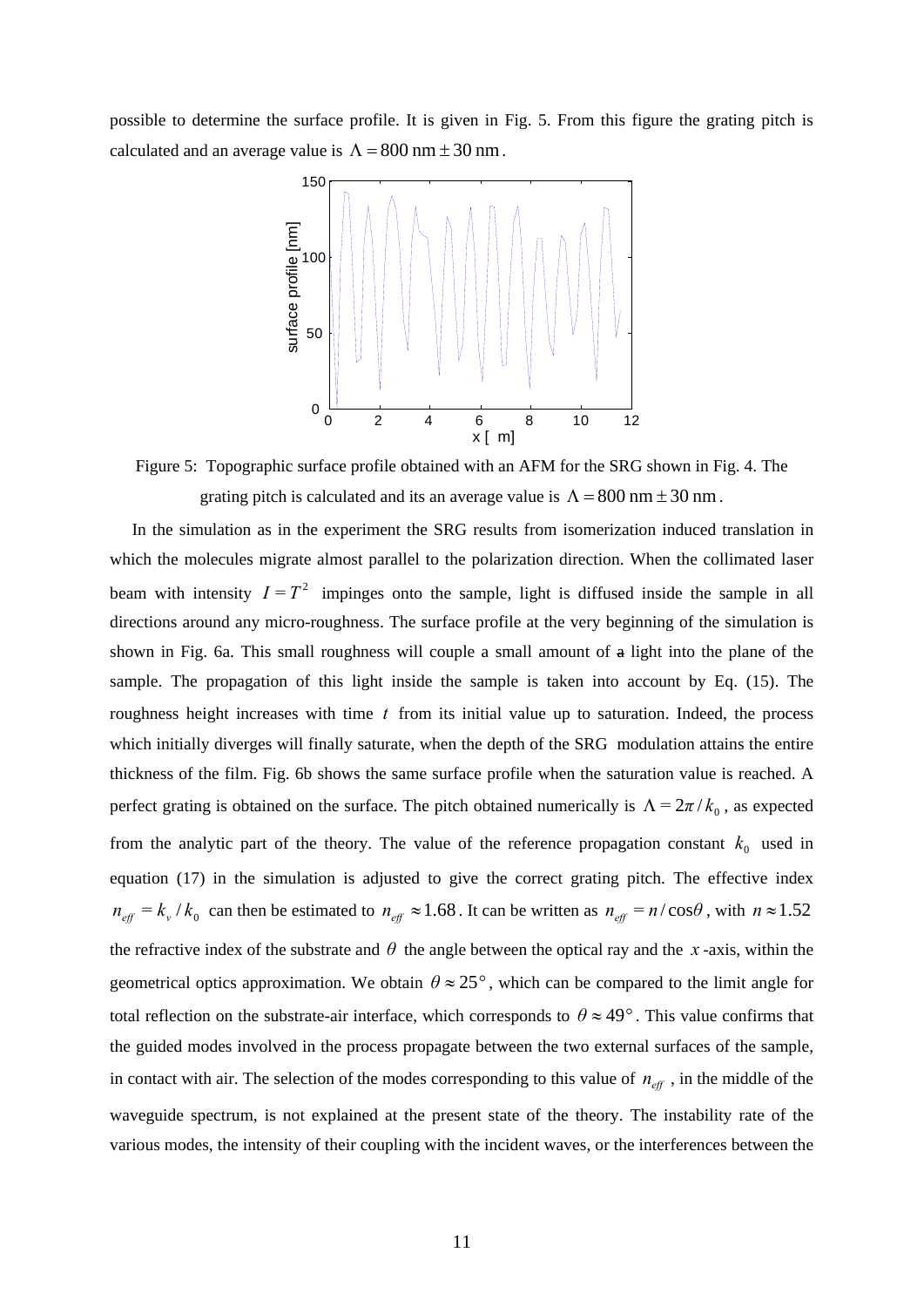modes, may be involved in this process, which is left for further investigation. Notice that the final profile is close to the absolute value of a sine function.



Figure 6: Transverse surface profile (i.e. *δρ* ) at the beginning of our simulation (a). The initial data consider a random surface that characterizes the surface roughness. Comparison between the transverse surface profile evolution at the beginning of the simulation (a) and at the end of the simulation (b) when the saturation level is reached.

#### **5. Conclusion**

In conclusion, the surface profile and intensity evolution of azopolymer thin films during exposition to a single laser beam is explained by means of a model based on both the coupled mode theory and a phenomenological description of the molecular motion. The SRG results from a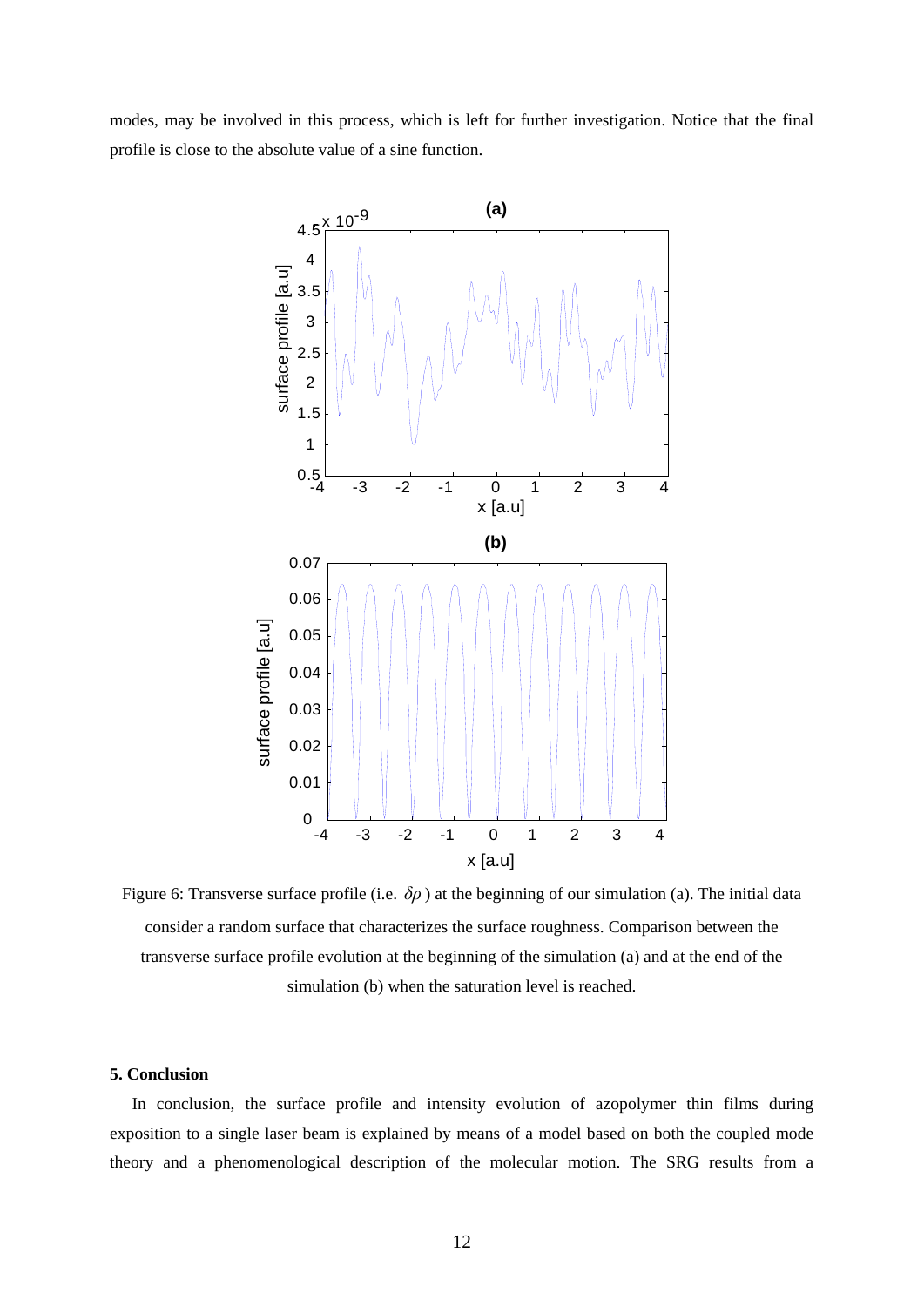reversible trans-cis-trans isomerization process lead to a quasi-permanent molecular reorientation in a direction perpendicular to the light polarization directions. The models reported in the literature referred to experiments to create patterns on the surface of azopolymer thin films using the exposition to interference patterns of light at a wavelength of absorption band, and were intended to explain the pattern formation at the molecular level. Here we have explained the mechanism of spontaneous patterning which can be obtained in a single-beam experiment. Therefore we use a phenomenological model based on Ficks's law of diffusion to account for the molecular motion. The process involves the propagation of waves guided in the sample (film and substrate), which is treated as a planar waveguide in the effective index approximation. The wavelength of the incident pump beam, together with the guiding properties, characterizes the optical frequency of light propagating inside the sample. This frequency propagates in the sample with a given propagation constant and wavelength: our analysis shows that this wavelength coincides with the grating pitch. Good agreements between theory and experiments are found, which will allow us to extrapolate further mechanisms of pattern formation.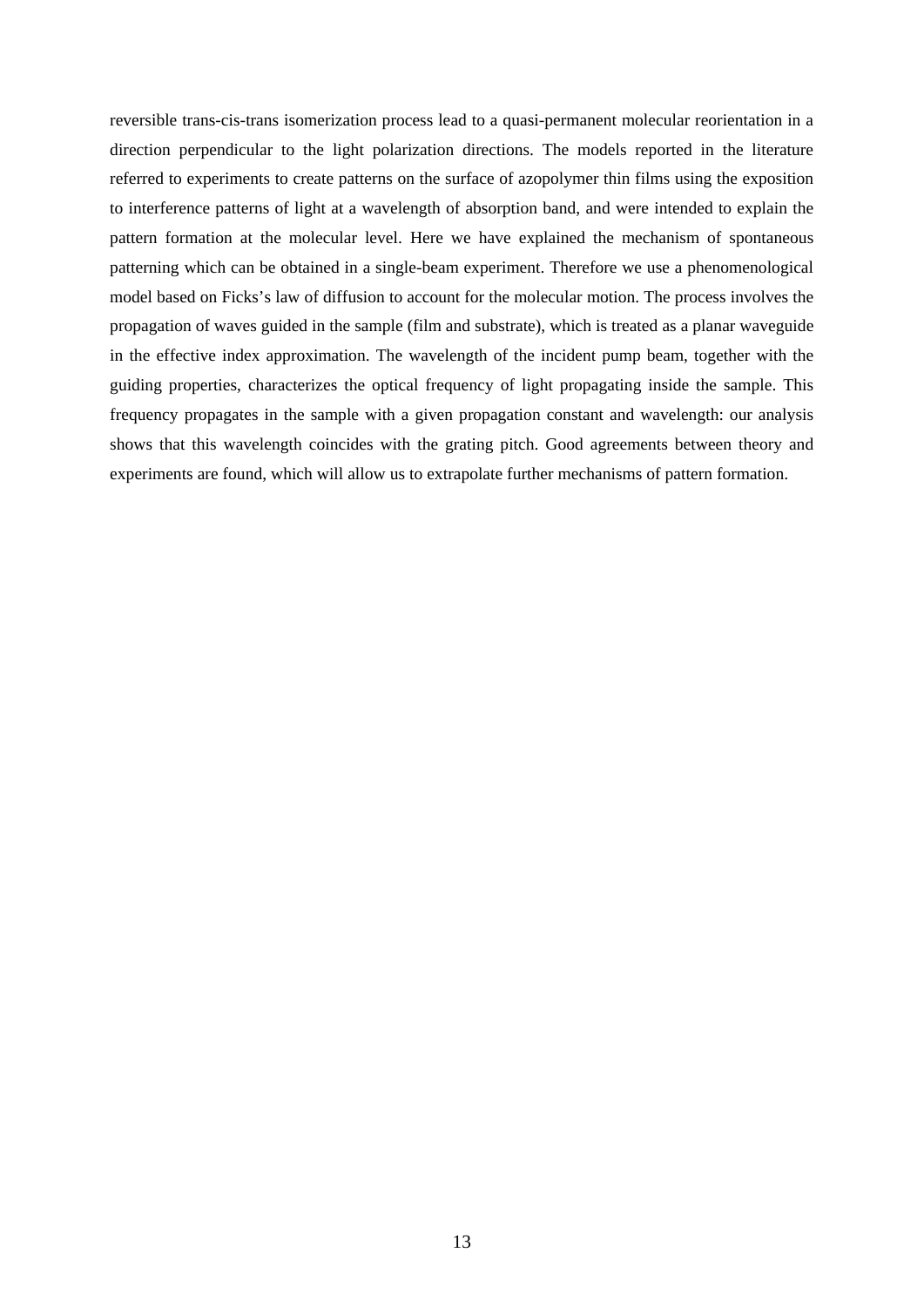#### **References**

[1] Y. Inoue, P. Kuad, Y. Okumura, Y. Takashima, H. Yamaguchi, and A. Harada, 'Thermal and Photochemical Switching of Conformation of Poly(ethyleneglycol)-Substituted Cyclodextrin with an Azobenzene Group at the Chain End', J. Am. Chem. Soc., 129, 6396-6397, (2007).

[2] C. Hubert, C. Fiorini-Debuisschert, L. Rocha, P. Raimond, and J.-M. Nunzi, 'Spontaneous photoinduced patterning of azo-dye polymer films: the facts', JOSA B, Vol. 24, Issue 8, pp. 1839- 1846, (2007).

[3] R. Barille, J.-M. Nunzi, S. Ahmadi Kandjani, E. Ortyl, S. Kucharski, 'Cognitive ability experiment with photosensitive organic molecular thin films', Phys. Rev. Lett., 97, 048701, (2006).

[4] P. Rochon, E. Batalla, A. Natansohn, 'Optically induced surface gratings on azoaromatic polymer films', Appl. Phys. Lett., 66, 136-138, (1995).

[5] P. Lefin, C. Fiorini, J.-M. Nunzi, 'Anisotropy of the photoinduced translation diffusion of azobenzene-dyes in polymer matrices', Pure Appl. Opt., 7, 71-82, (1998).

[6] B. Bellini, J. Ackermann, H. Klein, Ch. Grave, Ph. Dumas, V. Safarov, 'Light-induced molecular motion of azobenzene-containing molecules : a random-walk model, J. Phys. Condens. Matter, 18, S1817 – S1835, (2006).

[7] M. Porto, M. Urbakh, and J. Klafter, 'Atomic Scale Engines: Cars and Wheels'**,** 84 (26), 6058 – 6060, (2000).

[8] H. Kogelnik and C.V. Shank, Coupled-wave theory of distributed feedback lasers, J. Appl. Phys. **43** (5), 2327-2335 (1972).

[9] E. Ortyl, R. Janik, S. Kucharski, 'Methylacrylate polymers with photochromic side chains containing heterocyclic sulfonamide substituted azobenzene', Eur. Polymer J., 38, 1871 – 1879, (2002).

[10] F. Sanchez, Optique non linéaire (Editions Ellipses, Paris, 1999).